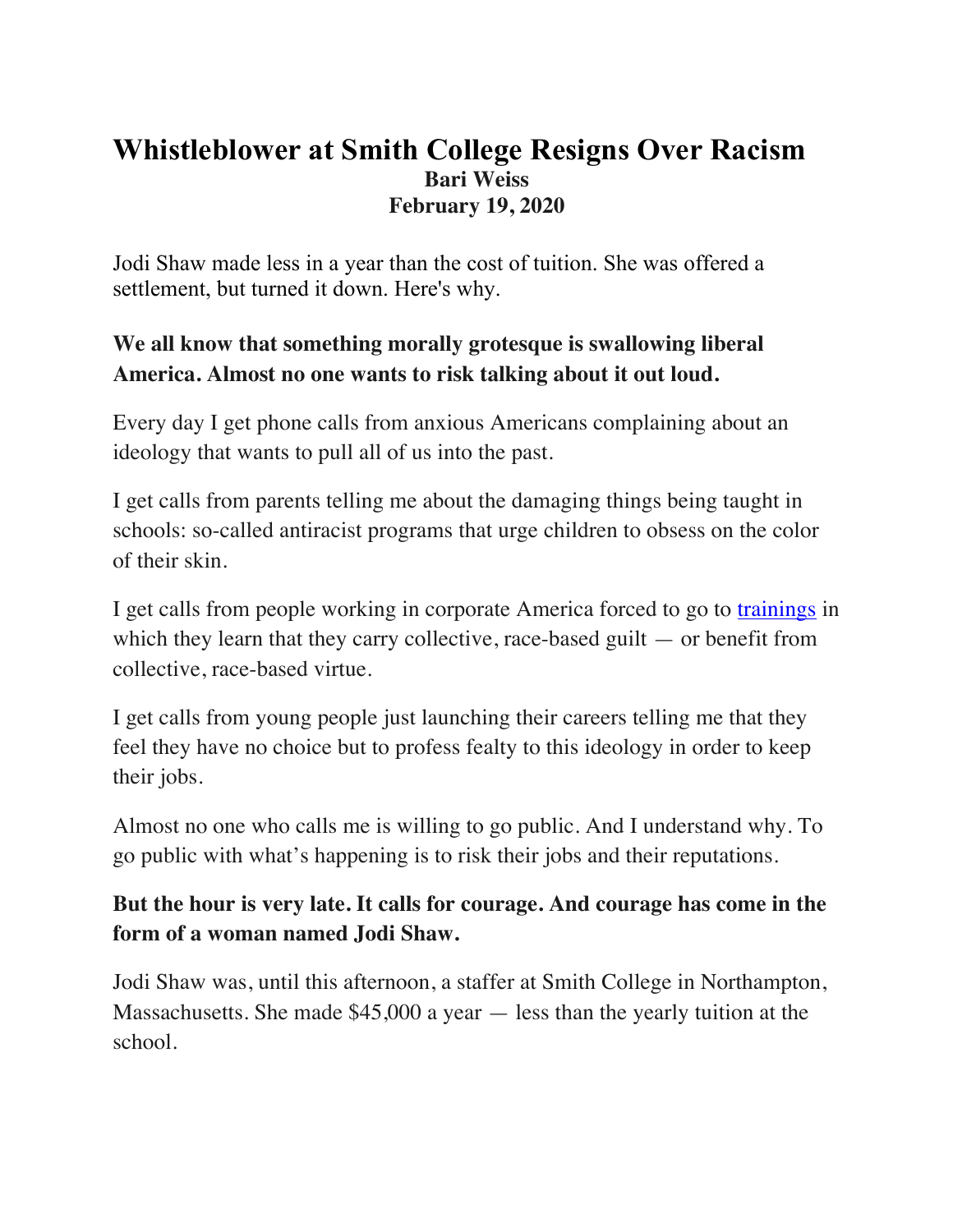She is a divorced mother of two children. She is a lifelong liberal and an alumna of the college. And she has had a front-row seat to the illiberal, neo-racist ideology masquerading as progress.

In October 2020, after Shaw felt that she had exhausted all her internal options, she posted a video on YouTube, blowing the whistle on, what she says, is an atmosphere of racial discrimination at the school.

"I ask that Smith College stop reducing my personhood to a racial category. Stop telling me what I must think and feel about myself," she said. "Stop presuming to know who I am or what my culture is based upon my skin color. Stop asking me to project stereotypes and assumptions onto others based on their skin color."

Now today, she is resigning from the college.

In doing that  $-$  and in speaking out  $-$  she is turning down a settlement that would have given her a much easier way out. We need more people like her.

## **Here's how Shaw put it in her resignation letter to Smith College President Kathleen McCartney, which she sent to me to publish in full:**

Dear President McCartney:

I am writing to notify you that effective today, I am resigning from my position as Student Support Coordinator in the Department of Residence Life at Smith College. This has not been an easy decision, as I now face a deeply uncertain future. As a divorced mother of two, the economic uncertainty brought about by this resignation will impact my children as well. But I have no choice. The racially hostile environment that the college has subjected me to for the past two and a half years has left me physically and mentally debilitated. I can no longer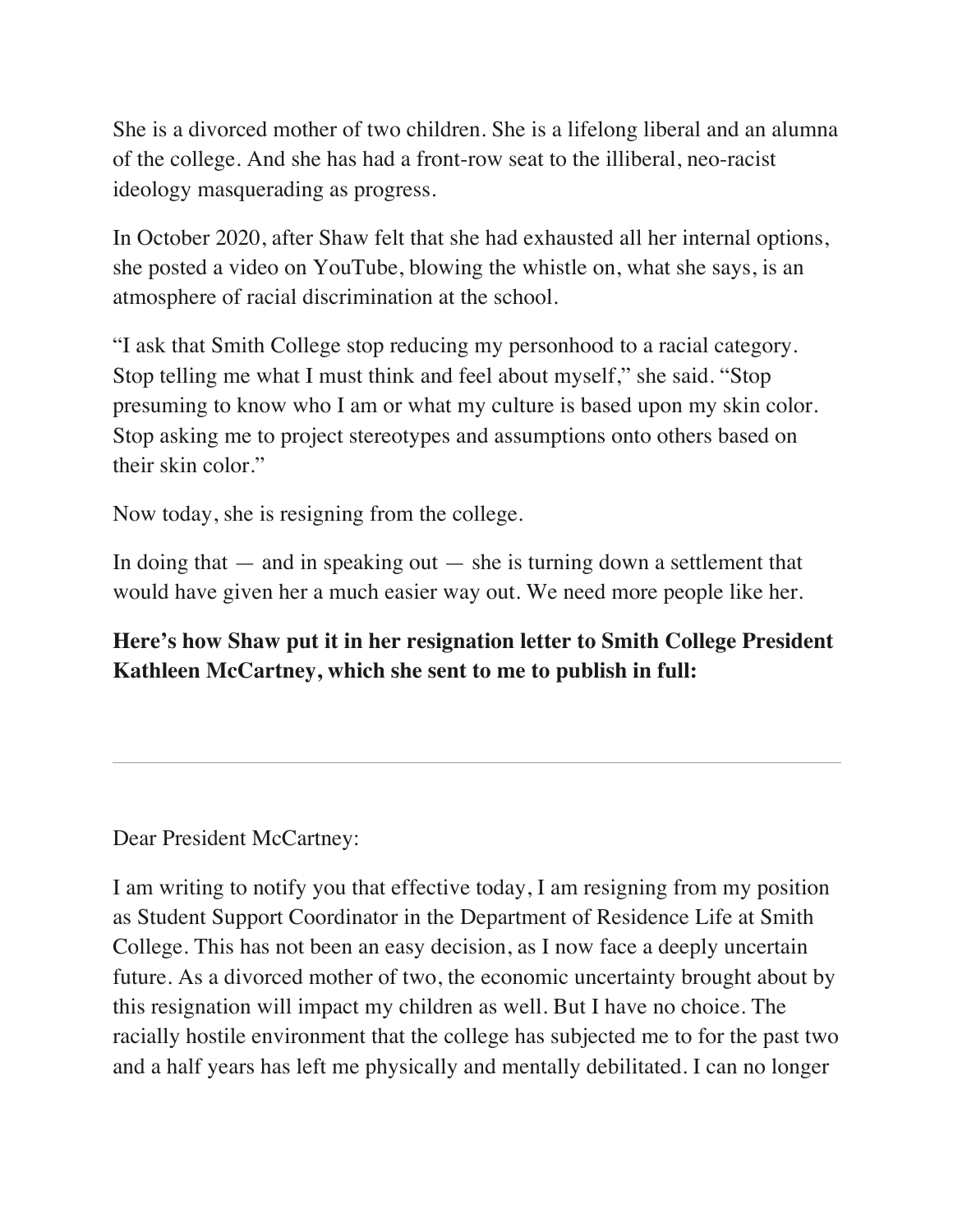work in this environment, nor can I remain silent about a matter so central to basic human dignity and freedom.

I graduated from Smith College in 1993. Those four years were among the best in my life. Naturally, I was over the moon when, years later, I had the opportunity to join Smith as a staff member. I loved my job and I loved being back at Smith.

But the climate — and my place at the college — changed dramatically when, in July 2018, the culture war arrived at our campus when a student accused a white staff member of calling campus security on her because of racial bias. The student, who is black, shared her account of this incident widely on social media, drawing a lot of attention to the college.

Before even investigating the facts of the incident, the college immediately issued a public apology to the student, placed the employee on leave, and announced its intention to create new initiatives, committees, workshops, trainings, and policies aimed at combating "systemic racism" on campus.

In spite of an independent investigation into the incident that found no evidence of racial bias, the college ramped up its initiatives aimed at dismantling the supposed racism that pervades the campus. This only served to support the now prevailing narrative that the incident had been racially motivated and that Smith staff are racist.

Allowing this narrative to dominate has had a profound impact on the Smith community and on me personally. For example, in August 2018, just days before I was to present a library orientation program into which I had poured a tremendous amount of time and effort, and which had previously been approved by my supervisors, I was told that I could not proceed with the planned program. Because it was going to be done in rap form and "because you are white," as my supervisor told me, that could be viewed as "cultural" appropriation." My supervisor made clear he did not object to a rap in general, nor to the idea of using music to convey orientation information to students. The problem was my skin color.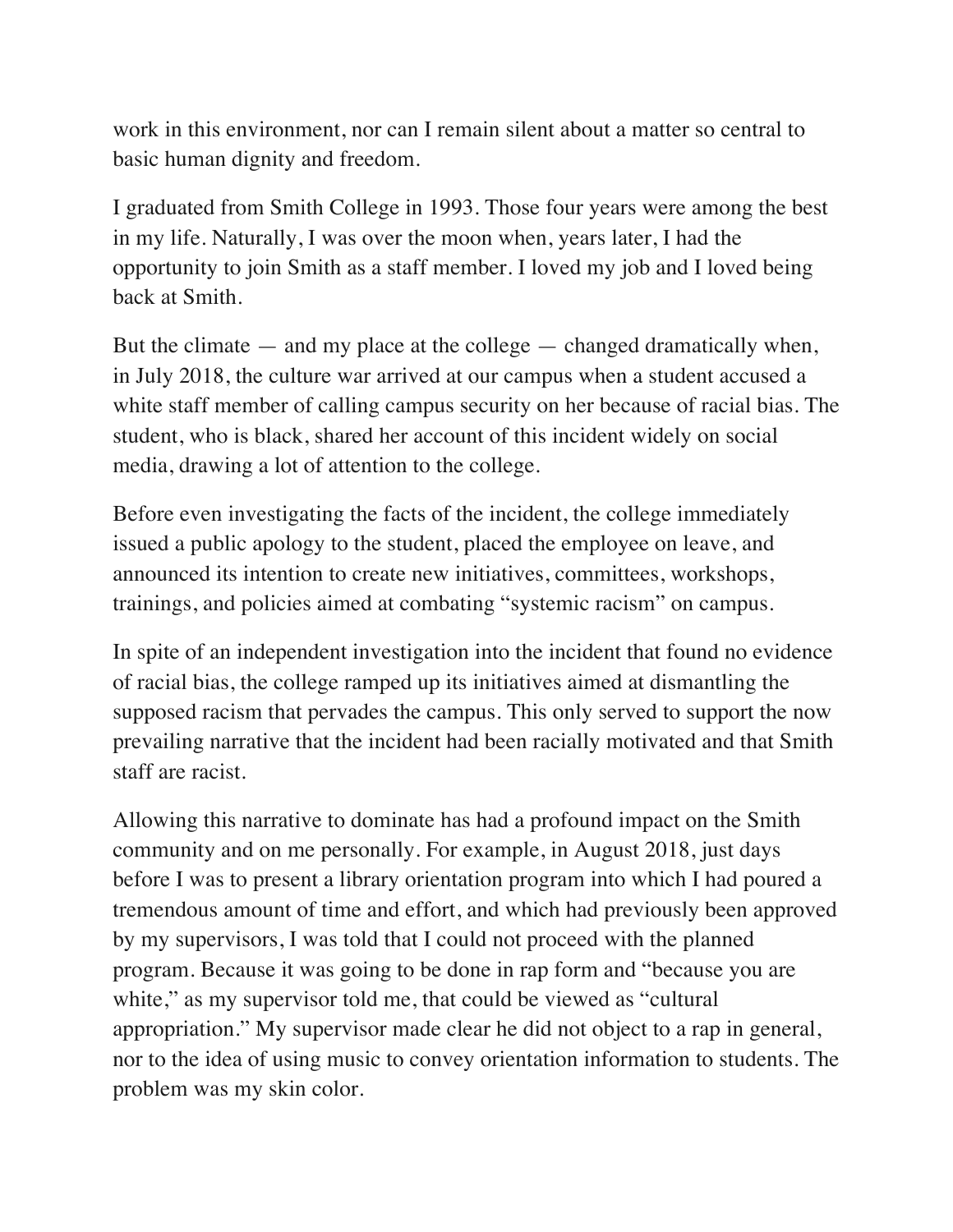I was up for a full-time position in the library at that time, and I was essentially informed that my candidacy for that position was dependent upon my ability, in a matter of days, to reinvent a program to which I had devoted months of time.

Humiliated, and knowing my candidacy for the full-time position was now dead in the water, I moved into my current, lower-paying position as Student Support Coordinator in the Department of Residence Life.

As it turned out, my experience in the library was just the beginning. In my new position, I was told on multiple occasions that discussing my personal thoughts and feelings about my skin color is a requirement of my job. I endured racially hostile comments, and was expected to participate in racially prejudicial behavior as a continued condition of my employment. I endured meetings in which another staff member violently banged his fist on the table, chanting "Rich, white women! Rich, white women!" in reference to Smith alumnae. I listened to my supervisor openly name preferred racial quotas for job openings in our department. I was given supplemental literature in which the world's population was reduced to two categories — "dominant group members" and "subordinated group members" — based solely on characteristics like race.

Every day, I watch my colleagues manage student conflict through the lens of race, projecting rigid assumptions and stereotypes on students, thereby reducing them to the color of their skin. I am asked to do the same, as well as to support a curriculum for students that teaches them to project those same stereotypes and assumptions onto themselves and others. I believe such a curriculum is dehumanizing, prevents authentic connection, and undermines the moral agency of young people who are just beginning to find their way in the world.

Although I have spoken to many staff and faculty at the college who are deeply troubled by all of this, they are too terrified to speak out about it. This illustrates the deeply hostile and fearful culture that pervades Smith College.

The last straw came in January 2020, when I attended a mandatory Residence Life staff retreat focused on racial issues. The hired facilitators asked each member of the department to respond to various personal questions about race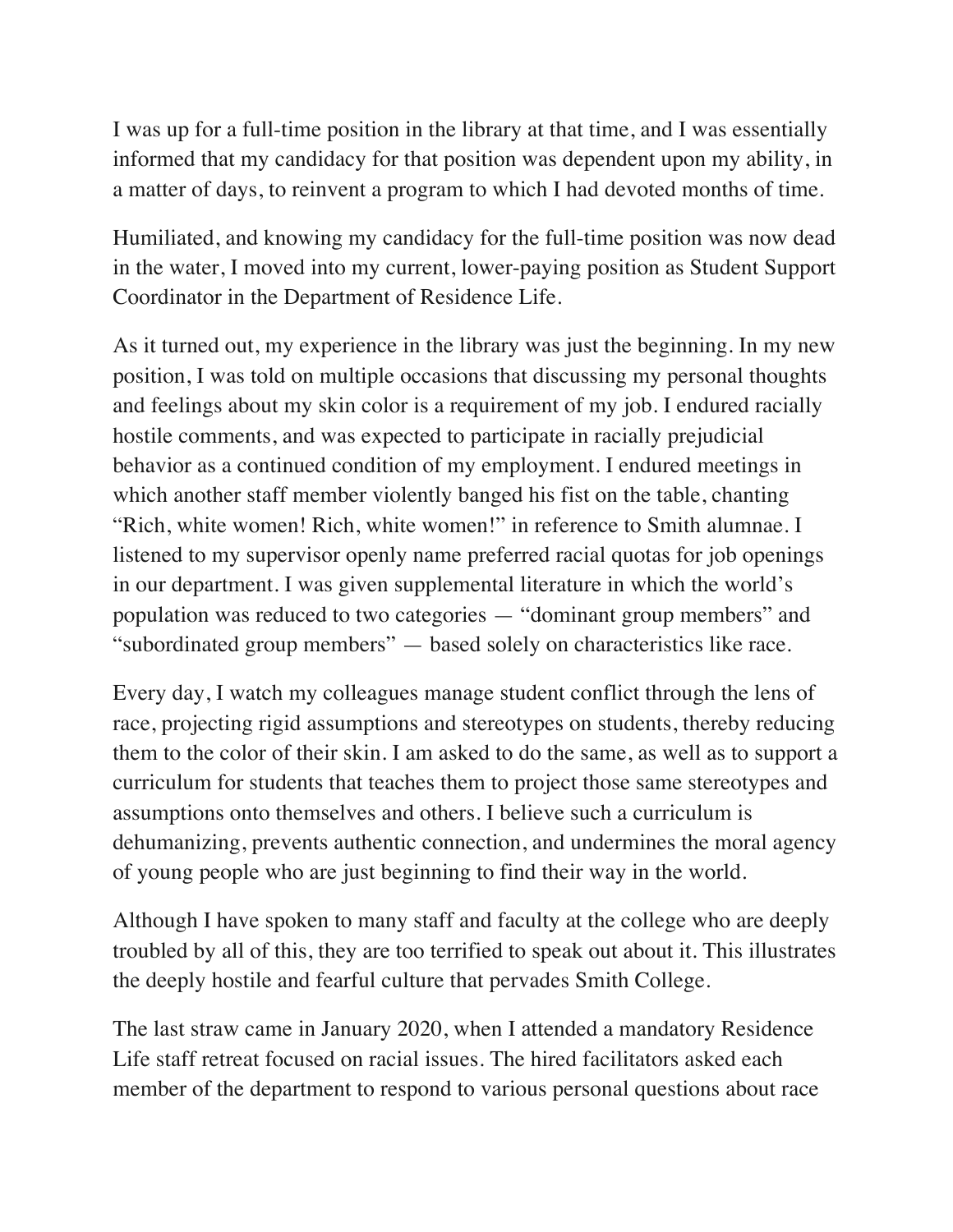and racial identity. When it was my turn to respond, I said "I don't feel comfortable talking about that." I was the only person in the room to abstain.

Later, the facilitators told everyone present that a white person's discomfort at discussing their race is a symptom of "white fragility." They said that the white person may seem like they are in distress, but that it is actually a "power play." In other words, because I am white, my genuine discomfort was framed as an act of aggression. I was shamed and humiliated in front of all of my colleagues.

I filed an internal complaint about the hostile environment, but throughout that process, over the course of almost six months, I felt like my complaint was taken less seriously because of my race. I was told that the civil rights law protections were not created to help people like me. And after I filed my complaint, I started to experience retaliatory behavior, like having important aspects of my job taken away without explanation.

Under the guise of racial progress, Smith College has created a racially hostile environment in which individual acts of discrimination and hostility flourish. In this environment, people's worth as human beings, and the degree to which they deserve to be treated with dignity and respect, is determined by the color of their skin. It is an environment in which dissenting from the new critical race orthodoxy — or even failing to swear fealty to it like some kind of McCarthyera loyalty oath — is grounds for public humiliation and professional retaliation.

I can no longer continue to work in an environment where I am constantly subjected to additional scrutiny because of my skin color. I can no longer work in an environment where I am told, publicly, that my personal feelings of discomfort under such scrutiny are not legitimate but instead are a manifestation of white supremacy. Perhaps most importantly, I can no longer work in an environment where I am expected to apply similar race-based stereotypes and assumptions to others, and where I am told — when I complain about having to engage in what I believe to be discriminatory practices — that there are "legitimate reasons for asking employees to consider race" in order to achieve the college's "social justice objectives."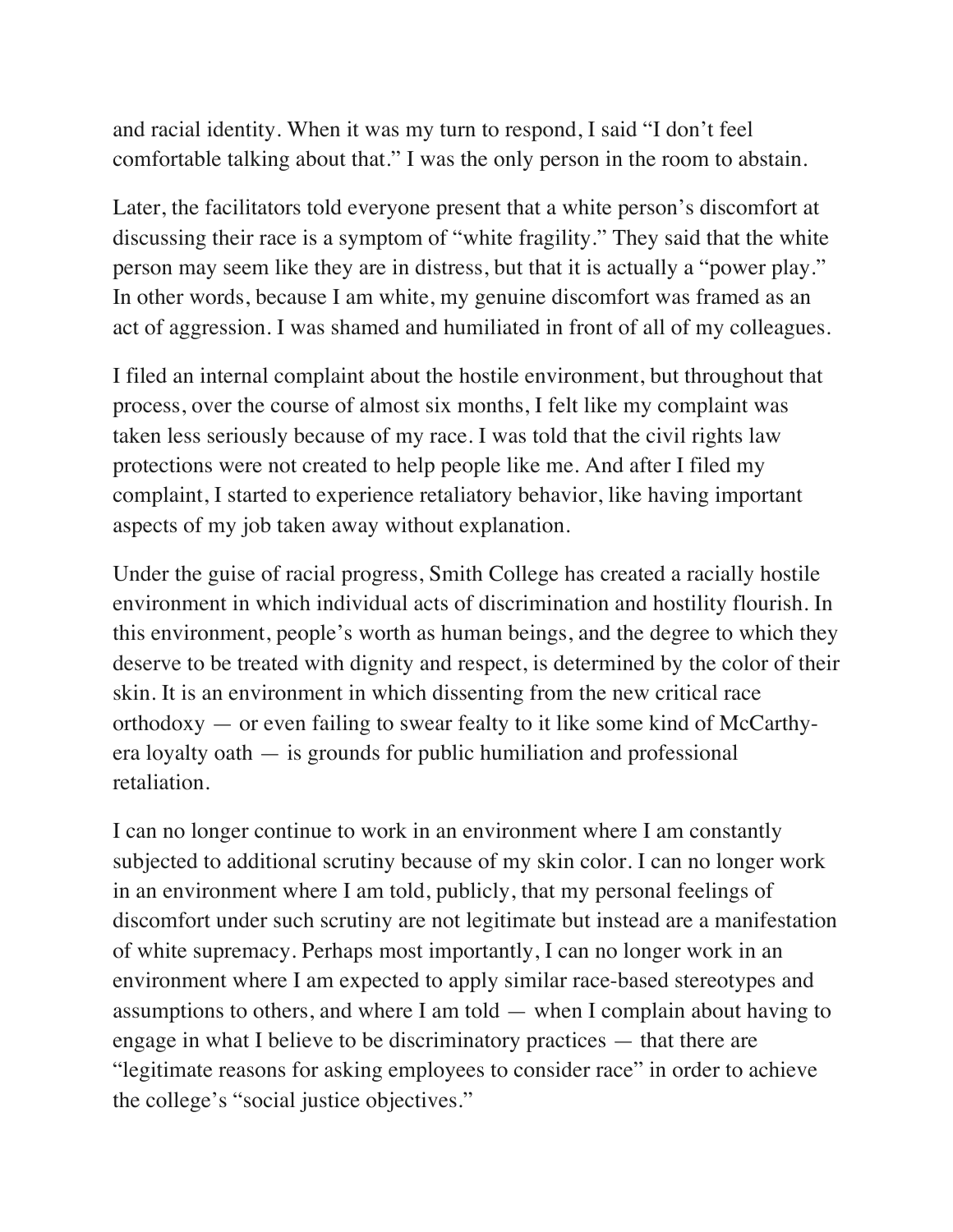What passes for "progressive" today at Smith and at so many other institutions is regressive. It taps into humanity's worst instincts to break down into warring factions, and I fear this is rapidly leading us to a very twisted place. It terrifies me that others don't seem to see that racial segregation and demonization are wrong and dangerous no matter what its victims look like. Being told that any disagreement or feelings of discomfort somehow upholds "white supremacy" is not just morally wrong. It is psychologically abusive.

Equally troubling are the many others who understand and know full well how damaging this is, but do not speak out due to fear of professional retaliation, social censure, and loss of their livelihood and reputation. I fear that by the time people see it, or those who see it manage to screw up the moral courage to speak out, it will be too late.

I wanted to change things at Smith. I hoped that by bringing an internal complaint, I could somehow get the administration to see that their capitulation to critical race orthodoxy was causing real, measurable harm. When that failed, I hoped that drawing public attention to these problems at Smith would finally awaken the administration to this reality. I have come to conclude, however, that the college is so deeply committed to this toxic ideology that the only way for me to escape the racially hostile climate is to resign. It is completely unacceptable that we are now living in a culture in which one must choose between remaining in a racially hostile, psychologically abusive environment or giving up their income.

As a proud Smith alum, I know what a critical role this institution has played in shaping my life and the lives of so many women for one hundred and fifty years. I want to see this institution be the force for good I know it can be. I will not give up fighting against the dangerous pall of orthodoxy that has descended over Smith and so many of our educational institutions.

This was an extremely difficult decision for me and comes at a deep personal cost. I make \$45,000 a year; less than a year's tuition for a Smith student. I was offered a settlement in exchange for my silence, but I turned it down. My need to tell the truth  $-$  and to be the kind of woman Smith taught me to be  $-$  makes